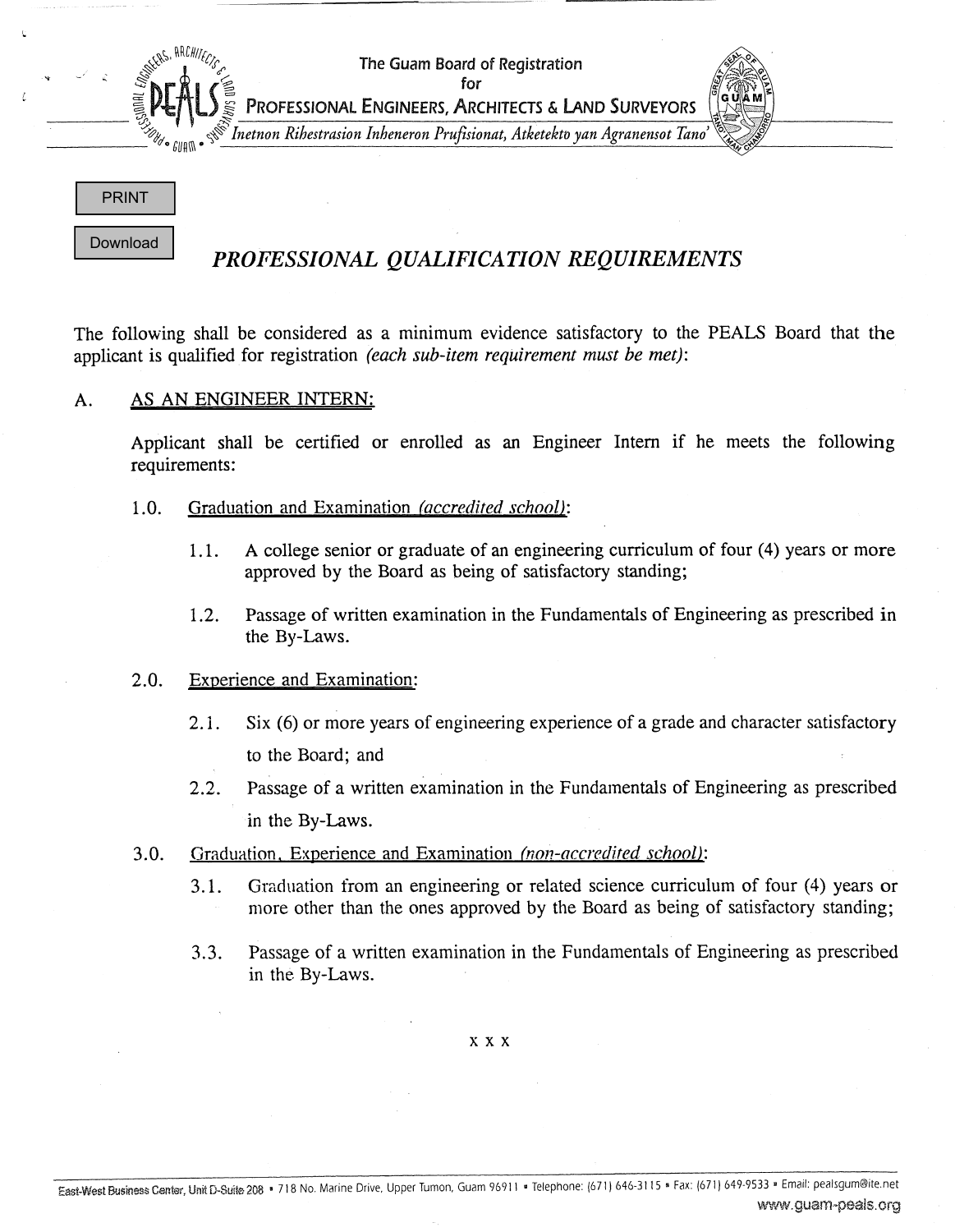The Guam Board of Registration

for



*#Inetnon Rihestrasion Inheneron Prufisionat, Atketektoyan Agranensot Tano*

## PROFESSIONAL QUALIFICATION REQUIREMENTS (Engineer)

- The following shall be considered as a minimum evidence satisfactory to the PEALS Board that the applicant is qualified for registration (each sub-item requirement must be met):
- A. AS A PROFESSIONAL ENGINEER
	- 1.0 Graduation, Experience and Examination (ABET Accredited School):
		- 1.1 Graduation from an engineering curriculum of four (4) years or more approved by the Board as being of satisfactory standing:
		- 1.2 Four (4) years of lawful progressive experience on engineering projects satisfactory to the Board, at least one (1) year of which shall have been under the supervision of a registered engineer of a grade and character which indicates to the Board that the applicant may be competent to practice engineering; and
		- 1.3 Upon meeting the above requirements, the applicant shall be admitted to a written examination in the principles and practice of engineering, and written examination in special civil (for civil engineering applicants), both of which he must pass.
	- 2.0 Graduation, Experience and Examination (Non-ABET accredited School):
		- 2.1 A graduate of an engineering or related science curriculum of four (4) years or more, other than the ones approved by the Board as being satisfactory standing;
		- 2.2 Eight (8) years or more of progressive experience on engineering projects satisfactory to the Board, at least two (2) years of which shall have been under the supervision of a registered engineer on projects of a grade and character which indicates to the Board that the applicant may be competent to practice engineering; and
		- 2.3 Upon meeting the above requirements, the applicant shall be admitted to a written examination in the principles and practice of engineering, and special civil (for civil engineering applicants), both of which he must pass.

#### 3.0 Non-Graduate from a Technical Curriculum

- years or more, with a specific record of three (3) years or more in such curriculum;
- 3.1 A non-graduate of an engineering or related science curriculum of four (4<br>
years or more, with a specific record of three (3) years or more in such<br>
curriculum;<br>
3.2 Twelve (12) years or more of progressive experience 3.2 Twelve (12) years ormore of progressive experience on engineering projects, four (4) years of which must have under the supervision of a registered engineer and of which at least six (6) yeas have been in responsible control